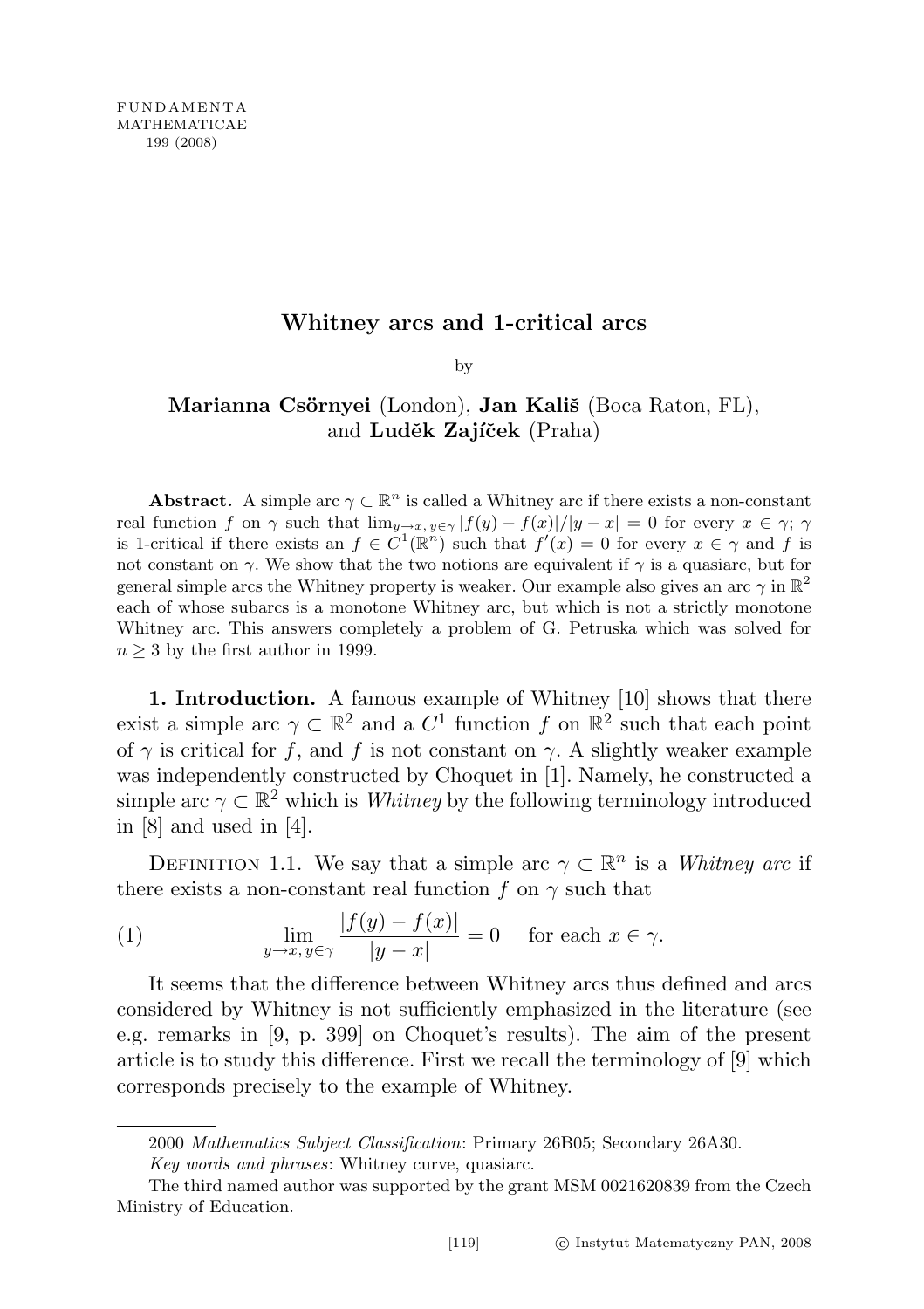DEFINITION 1.2. We say that a simple arc  $\gamma \subset \mathbb{R}^n$  is a 1-*critical arc* if there exists a  $C^1$  function on  $\mathbb{R}^n$  which is not constant on  $\gamma$  and  $f'(x) = 0$ for each  $x \in \gamma$ .

Of course, each 1-critical arc is Whitney but the opposite implication does not hold. If the convergence in (1) were uniform in  $x \in \gamma$  then Whitney's extension theorem would imply that f can be extended to  $\mathbb{R}^n$  as a  $C<sup>1</sup>$  function with derivative 0 at the points of  $\gamma$ ; however, without assuming uniform convergence this is not the case. In Section 3 we will construct a Whitney arc  $\gamma$  in  $\mathbb{R}^2$  (slightly modifying the original construction of Whitney) which is not 1-critical.

No full characterization of 1-critical arcs or Whitney arcs is known (even in  $\mathbb{R}^2$ ). However, there are interesting necessary or sufficient conditions. It is not difficult to prove (see [1] and Lemma 4.1 below) that no Whitney arc has  $\sigma$ -finite 1-dimensional Hausdorff measure. Choquet also proved that no graph of a continuous  $f : [a, b] \to \mathbb{R}$  is Whitney. This result easily implies [5] that if  $\gamma \subset \mathbb{R}^n$  has a parametrization whose  $n-1$  coordinates have finite variation, then  $\gamma$  is not a Whitney arc. Interesting necessary [8, Theorem 3] and sufficient [8, Theorem 2] conditions for  $\gamma \subset \mathbb{R}^n$  to be Whitney were proved by Laczkovich and Petruska.

Norton [9] proved that each simple arc  $\gamma$  in  $\mathbb{R}^n$  which is a quasiarc and has Hausdorff dimension greater than 1 is 1-critical, and noted that such arcs "are in the plentiful supply (e.g. as Julia sets for certain rational maps in the plane)". (Note that all arcs constructed in [1], [4], [8] and [10] are quasiarcs.) We prove (Theorem 2.2) that if a Whitney arc in  $\mathbb{R}^n$  is a quasiarc, then it is 1-critical. That is, for quasiarcs the two notions are equivalent.

A modification of the construction of Whitney (see Section 3) is used as a basic building block in an iterative construction in Section 4, which gives an example of a Whitney arc which is not 1-critical and also has other interesting properties. To describe them, recall that a real function  $f$  defined (at least) on a simple arc  $\gamma \subset \mathbb{R}^n$  is said to be *monotone* (resp. strictly monotone) along  $\gamma$  if  $f \circ \varphi$  is monotone (resp. strictly monotone) for each homeomorphic parametrization  $\varphi$  of  $\gamma$ . Following [4], we say that a simple arc  $\gamma \subset \mathbb{R}^n$  is a monotone (resp. strictly monotone) Whitney arc if there exists a non-constant f on  $\gamma$  that is monotone (resp. strictly monotone) along  $\gamma$  and satisfies (1).

Petruska raised the question whether there exists a simple arc  $\gamma$  for which every subarc is Whitney, but for which there is no parametrization  $\varphi$  of  $\gamma$ satisfying

$$
\lim_{t \to t_0} \frac{|t - t_0|}{|\varphi(t) - \varphi(t_0)|} = 0, \quad t_0 \in [0, 1]
$$

(which is clearly equivalent to  $\gamma$  not being a strictly monotone Whitney arc).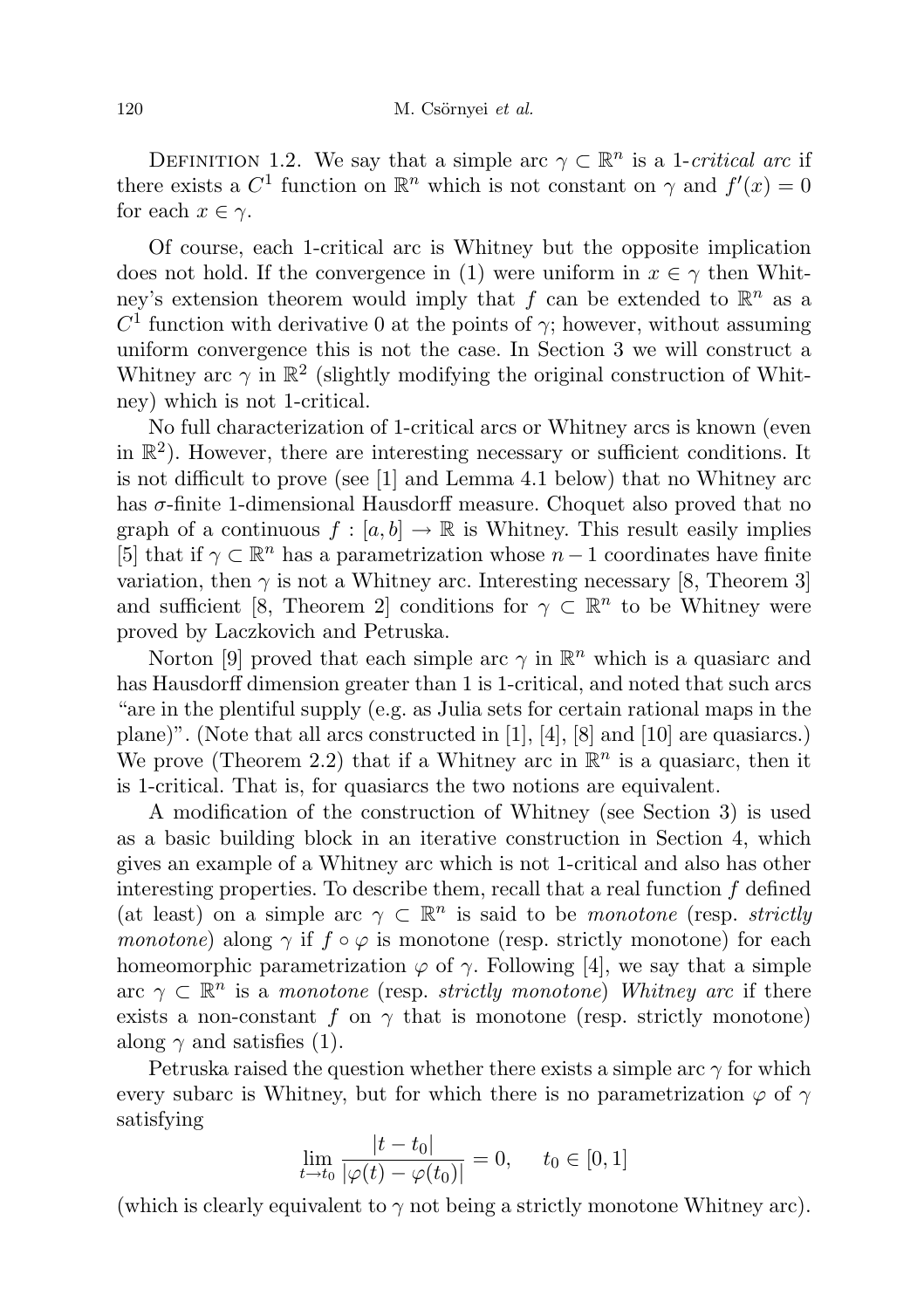This question was answered affirmatively in [4] for  $n \geq 3$ , and it remained open in  $\mathbb{R}^2$  (see Problem 4 in [4]). Our example gives an affirmative answer also for  $n = 2$ . We construct an arc  $\gamma \subset \mathbb{R}^2$  such that each of its subarcs is a monotone Whitney arc but any Lipschitz function satisfying (1) on any subarc  $\gamma'$  of  $\gamma$  is constant on  $\gamma'$ . From the last property it will easily follow that each function satisfying (1) on  $\gamma$  is locally constant on a relatively open dense subset of  $\gamma$  (and so  $\gamma$  is not a strictly monotone Whitney arc).

For the sake of completeness we remark that Theorem 2.2 implies that every Whitney quasiarc is a monotone Whitney arc. However, if  $\gamma$  is not a quasiarc then this is no longer true: Kolář  $([6])$  recently constructed a 1-critical arc in  $\mathbb{R}^2$  which is not a monotone Whitney arc (and since each 1-critical arc is a Whitney arc, this solves Problem 2 in [4]).

2. Whitney quasiarcs are 1-critical. We denote by  $\lambda$  the Lebesgue measure on R. In the following we will use the well-known notion of a quasiarc.

DEFINITION 2.1. We say that a simple arc  $\gamma \subset \mathbb{R}^n$  is a *quasiarc* if there exists  $K > 0$  such that, for any distinct  $x, y \in \gamma$ , the subarc of  $\gamma$  "between x and y" (in the natural sense) is contained in some ball of radius  $K|x-y|$ .

THEOREM 2.2. Let  $\gamma \subset \mathbb{R}^n$  be a Whitney arc which is a quasiarc. Then there exists a  $C^1$  function f on  $\mathbb{R}^n$  that is non-constant monotone along  $\gamma$ , and  $f'(x) = 0$  for every  $x \in \gamma$ . In particular,  $\gamma$  is 1-critical.

*Proof.* Let  $\varphi : [0,1] \to \mathbb{R}^n$  be a continuous injective parametrization of  $\gamma$ . Choose a non-constant  $f : \gamma \to \mathbb{R}$  such that (1) holds. We can suppose that  $g := f \circ \varphi$  is not non-increasing (otherwise we take  $-f$  instead of f). So we can choose  $0 \le a < b \le 1$  such that  $g(a) < g(b)$ . For each  $y \in$  $[g(a), g(b)]$  put  $\omega(y) = \min\{x \in [a, b] : g(x) = y\}$ . Since g is continuous,  $\omega$  is clearly (strictly) increasing. Using Lusin's theorem and then the Cantor– Bendixson theorem we can choose a set  $T^* \subset [g(a), g(b)]$  such that  $\lambda(T^*) > 0$ and  $\omega|_{T^*}$  is continuous. Put  $T := \omega(T^*)$ . Then  $g_0 := g|_T$  is an increasing homeomorphism between T and  $T^*$ , and  $g_0 = f_0 \circ \varphi|_T$  where  $f_0 := f|_{\varphi(T)}$  is a homeomorphism between  $\varphi(T)$  and  $T^*$ .

Let, for  $x \in \gamma$ ,

$$
\eta_k(x) := \sup \left\{ \frac{|f(y) - f(x)|}{|y - x|} : y \in \gamma, \ 0 < |y - x| < 1/k \right\}.
$$

Then  $\lim_{k\to\infty}\eta_k(x)\to 0$  for every  $x\in\gamma$ . It is easy to prove that  $p_k :=$  $\eta_k \circ f_0^{-1}$  is a Borel function on  $T^*$ . Since  $p_k \to 0$  at every point of  $T^*$ , applying Egorov's theorem (see [3, 2.3.7]) we can find a closed  $H^* \,\subset T^*$ with  $\lambda(H^*) > 0$  such that  $p_k \to 0$  uniformly on  $H^*$ . That is, the limit in (1) is uniform on  $f_0^{-1}(H^*)$ .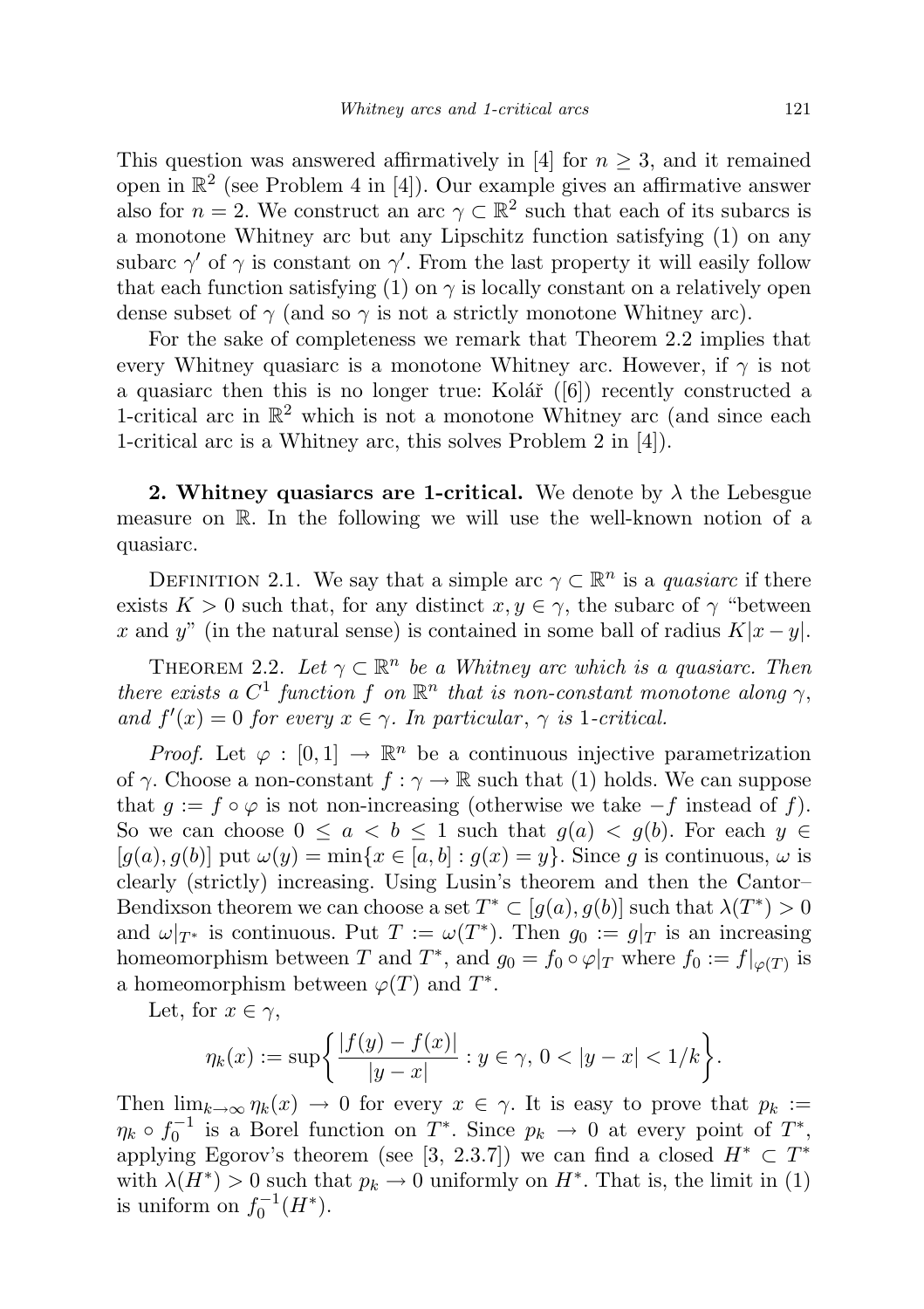#### 122 M. Csörnyei et al.

Set  $H := g_0^{-1}(H^*)$ . We can define a (strictly) increasing continuous function  $\tilde{g}$  on [0, 1] which extends  $g_0|_H$  and is linear on each component of  $[0,1] \setminus H$ . Put  $q(t) := \lambda((-\infty, t] \cap H^*)$  and  $F := q \circ \widetilde{g} \circ \varphi^{-1}$ . Then F is a non-constant function monotone along  $\gamma$ . We will prove that

(2) 
$$
\lim_{y \to x, x \in \gamma} \frac{|F(y) - F(x)|}{|y - x|} = 0 \quad \text{uniformly with respect to } x \in \gamma.
$$

To this end consider an arbitrary  $\varepsilon > 0$ . Let  $K \geq 1$  witness the fact that  $\gamma$  is a quasiarc. Note that  $F = q \circ f$  on  $\varphi(H)$  and q is Lipschitz with constant 1, therefore  $|F(y) - F(x)| \leq |f(y) - f(x)|$  for each  $x, y \in \varphi(H)$ . Using also the fact that the limit (1) is uniform with respect to  $x \in \varphi(H) = f_0^{-1}(H^*)$ , we can find  $\delta > 0$  such that

(3) 
$$
\frac{|F(x) - F(y)|}{|x - y|} < \frac{\varepsilon}{2K} \quad \text{whenever } x, y \in \varphi(H) \text{ and } 0 < |x - y| < \delta.
$$

Let  $x, y \in \gamma$  be arbitrary points with  $0 < |x - y| < \delta(4K)^{-1}$  and  $F(x) \neq$  $F(y)$ . We can suppose that  $x = \varphi(t_x)$  and  $y = \varphi(t_y)$  with  $t_x < t_y$ .

Since F is constant on the intervals contiguous to  $\varphi(H)$  and  $F(x) \neq F(y)$ , we see that H has at least two points in  $[t_x, t_y]$ . Define

$$
s_x := \min(H \cap [t_x, t_y]) \quad \text{and} \quad s_y = \max(H \cap [t_x, t_y]).
$$

Clearly  $t_x \leq s_x \leq s_y \leq t_y$  and F is constant on  $\varphi([t_x, s_x])$  and  $\varphi([s_y, t_y])$ . The definition of  $K$  gives

$$
|\varphi(s_x) - \varphi(s_y)| \le 2K|\varphi(t_x) - \varphi(t_y)| \le 2K\frac{\delta}{4K} < \delta
$$

and thus (3) gives

$$
\frac{|F(x) - F(y)|}{|x - y|} = \frac{|F(\varphi(t_x)) - F(\varphi(t_y))|}{|\varphi(t_x) - \varphi(t_y)|} \le \frac{|F(\varphi(s_x)) - F(\varphi(s_y))|}{\frac{1}{2K}|\varphi(s_x) - \varphi(s_y)|}
$$
  
< 
$$
< 2K \frac{\varepsilon}{2K} = \varepsilon,
$$

which proves (2).

Whitney's extension theorem (see e.g. [2, p. 245]) and (2) immediately imply that there exists an extension  $\tilde{F}$  of F such that  $\tilde{F} \in C^1(\mathbb{R}^n)$  and  $(\tilde{F})'(x) = 0$  for each  $x \in \gamma$ . Since F is a non-constant monotone function along  $\gamma$ , we have proved Theorem 2.2.

3. A modified Whitney's example: a Whitney arc which is not 1-critical. In this section we slightly modify the original construction of Whitney to obtain a class of Whitney arcs (called here MW-arcs for short) and prove some of their properties that are used in this section to give a simple construction of a Whitney arc which is not 1-critical, and are also used in Section 4 for constructing our main example.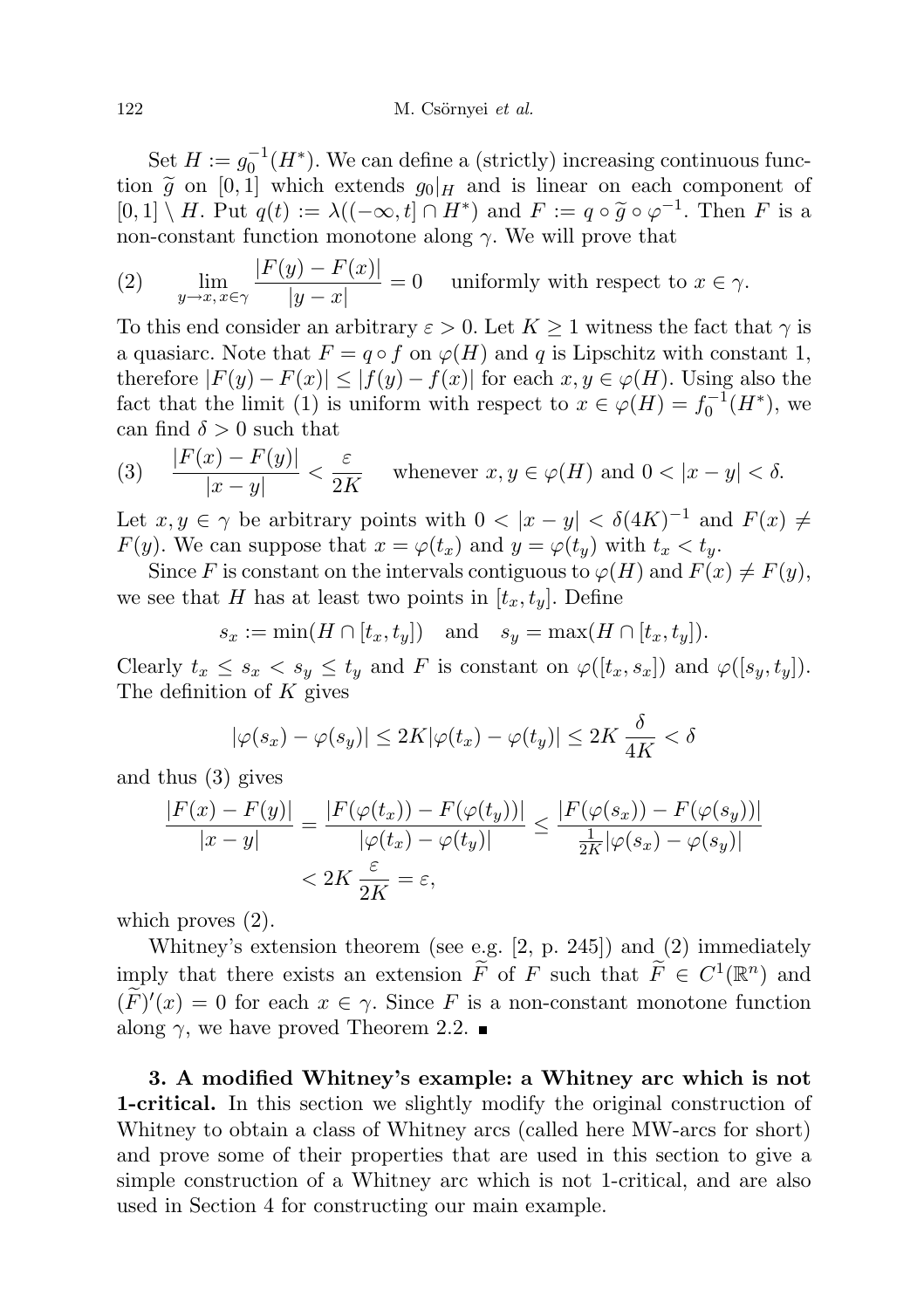3.1. For the convenience of the reader we first repeat (almost word for word) the construction of Whitney from [10].

Let  $Q = Q_{\emptyset} := [0,1]^2$ . Let  $Q_0$ ,  $Q_1$ ,  $Q_2$ ,  $Q_3$  be closed squares of side  $1/3$  lying inside to Q in clockwise order, each at distance  $1/12$  from the boundary of  $Q$  as in Figure 1. Let  $q$  and  $q'$  be the centres of the sides of  $Q$ along  $Q_0$ ,  $Q_1$ , and along  $Q_3$ ,  $Q_0$ . Let  $q_i$  and  $q'_i$  be the centres of two adjacent edges of  $Q_i$   $(i = 0, 1, 2, 3)$ , as in Figure 1. Let  $A_i$   $(i = 0, 1, 2, 3, 4)$  be the line segments as in Figure 1.



Fig. 1. Construction

Suppose we have constructed squares  $Q_{i_1...i_t}$ , points  $q_{i_1...i_t}$ ,  $q'_{i_1...i_t}$ , and line segments  $A_{i_1...i_t,j}$  (each  $i_k = 0, 1, 2, 3; j = 0, 1, 2, 3, 4$ ) for  $t < s$ . By taking a square  $Q_{i_1...i_{s-2}}$ , shrinking it to a third of its size, and turning it around and upside down if necessary, we may place it in  $Q_{i_1...i_{s-1}}$  so that  $q_{i_1...i_{s-2}}$  and  $q'_{i_1...i_{s-2}}$  go into  $q_{i_1...i_{s-1}}$  and  $q'_{i_1...i_{s-1}}$ , and thus construct four new squares  $Q_{i_1...i_s}$   $(i_s = 0,1,2,3)$  as images of  $Q_{i_1...i_{s-2}i_s}$ , furthermore points  $q_{i_1...i_s}$ ,  $q'_{i_1...i_s}$  and segments  $A_{i_1...i_{s-1}j}$  for  $j = 0, 1, 2, 3, 4$  as images of  $q_{i_1...i_{s-2}i_s}$ ,  $q_{i_1...i_{s-2}i_s}^{\prime\dots}$  and  $A_{i_1...i_{s-2}j}$ , respectively. We denote the point  $Q\cap Q_{i_1}\cap Q_{i_1i_2}\cap\cdots$ by  $Q_{i_1 i_2 \ldots}$ 

It is not difficult to see that the line segments  $A_{i_1...i_s}$  together with the points  $Q_{i_1 i_2 \dots}$  form a simple arc A (a canonical parametrization is described in  $|10|$ ).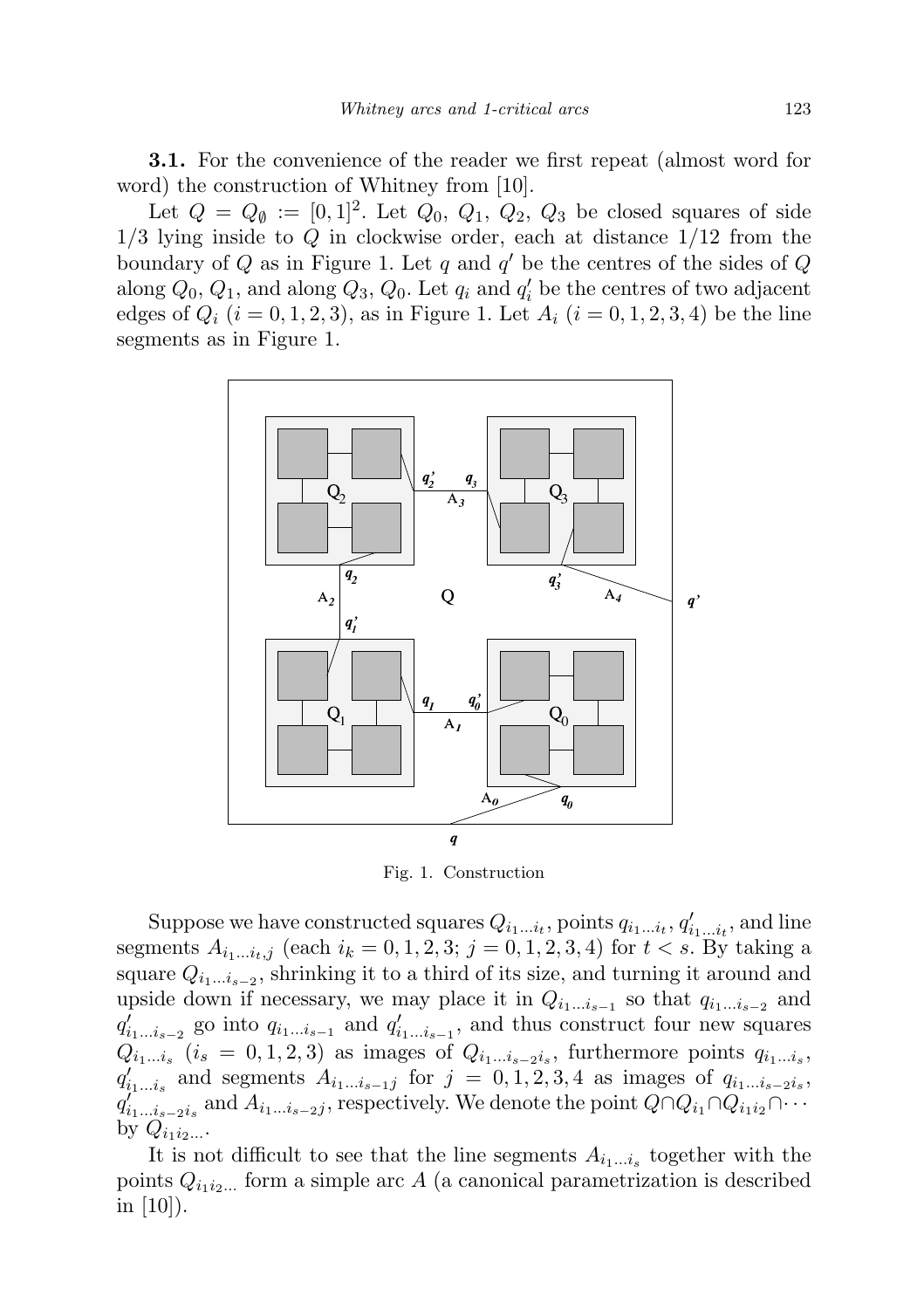Now define  $F$  on  $A$  as follows:

$$
F(x) := \begin{cases} \frac{i_1}{4} + \frac{i_2}{4^2} + \dots + \frac{i_s}{4^s}, & x \in A_{i_1 i_2 \dots i_s}, \\ \frac{i_1}{4} + \frac{i_2}{4^2} + \dots, & x = Q_{i_1 i_2 \dots}. \end{cases}
$$

Whitney proved that F is a restriction of a  $C^1$  function  $F^*$  defined on the plane such that each point of  $A$  is critical for  $F^*$ .

3.2. Now we will make some modifications which lead to a class of Whitney (but not 1-critical) arcs.

In the following, the symbol  $\underline{i}$  will always denote a sequence  $\underline{i} = i_1 \dots i_k$ where  $i_n \in \{0, 1, 2, 3\}$  (for  $k = 0$  we set  $\underline{i} = \emptyset$ ); we define  $|\underline{i}| := k$ . For each  $i = i_1 \dots i_k$  and  $j \in \{0, 1, 2, 3, 4\}$  we choose an arbitrary simple arc  $\gamma_{i,j}$  lying (except the endpoints) in int  $Q_i \setminus (Q_{i0} \cup Q_{i1} \cup Q_{i2} \cup Q_{i3})$  that connects the same points as  $A_{i,j}$ , such that the arcs  $\gamma_{i,j}$  are pairwise disjoint and

(4) 
$$
\text{dist}(\gamma_{i,j}, \gamma_{i,j+1}) < 1/5^k, \quad j = 0, 1, 2, 3.
$$

It is easy to show that the arcs  $\gamma_{i,j}$  together with the points  $Q_{i_1 i_2 ...}$  form a simple arc  $\gamma$ . We will choose points  $a_{i,j}, b_{i,j} \in \gamma_{i,j}$  such that

(5) 
$$
\text{dist}(a_{\underline{i},j}, b_{\underline{i},j+1}) < 1/5^k, \quad j = 0, 1, 2, 3.
$$

We will call any arc constructed in this way an  $MW-arc$  (that is, an arc obtained by the modified Whitney construction).

**3.3.** We show that each MW-arc  $\gamma$  is a monotone Whitney arc. To this end consider the function f on  $\gamma$  which agrees with F at the points  $Q_{i_1 i_2...}$ and is constant on each  $\gamma_{i,j}$  with the same value as F has on  $A_{i,j}$ . Clearly f is monotone along  $\gamma$ . We will show that (1) holds. It is immediate that (1) holds at the points of the arcs  $\gamma_{i,j}$ , since f is constant on these arcs and each such arc has, in the space  $\gamma$ , a neighbourhood formed by three (or two) arcs  $\gamma_{i,j}$ . Now let  $x = Q_{i_1 i_2 ...}$  and let y be an arbitrary point of  $\gamma$  different from x. Consider the largest k with  $y \in Q_{i_1...i_k} = Q_i$ . Then we can see that  $|f(x)-f(y)| \leq 1/4^k$ , while  $|x-y| \geq \text{dist}(Q_{ii_{k+1}i_{k+2}}, \overline{\partial}Q_{ii_{k+1}}) = 1/(12 \cdot 3^{k+1}).$ This shows

$$
\lim_{y \to x, y \in \gamma} \frac{|f(y) - f(x)|}{|y - x|} \le \lim_{k \to \infty} \frac{12 \cdot 3^{k+1}}{4^k} = 0.
$$

**3.4.** Now we will show that if f is a Lipschitz function on an MW-arc  $\gamma$ , then

(6) 
$$
\lambda(f(\gamma)) \leq \sum_{i, 0 \leq j \leq 4} \lambda(f(\gamma_{i,j})).
$$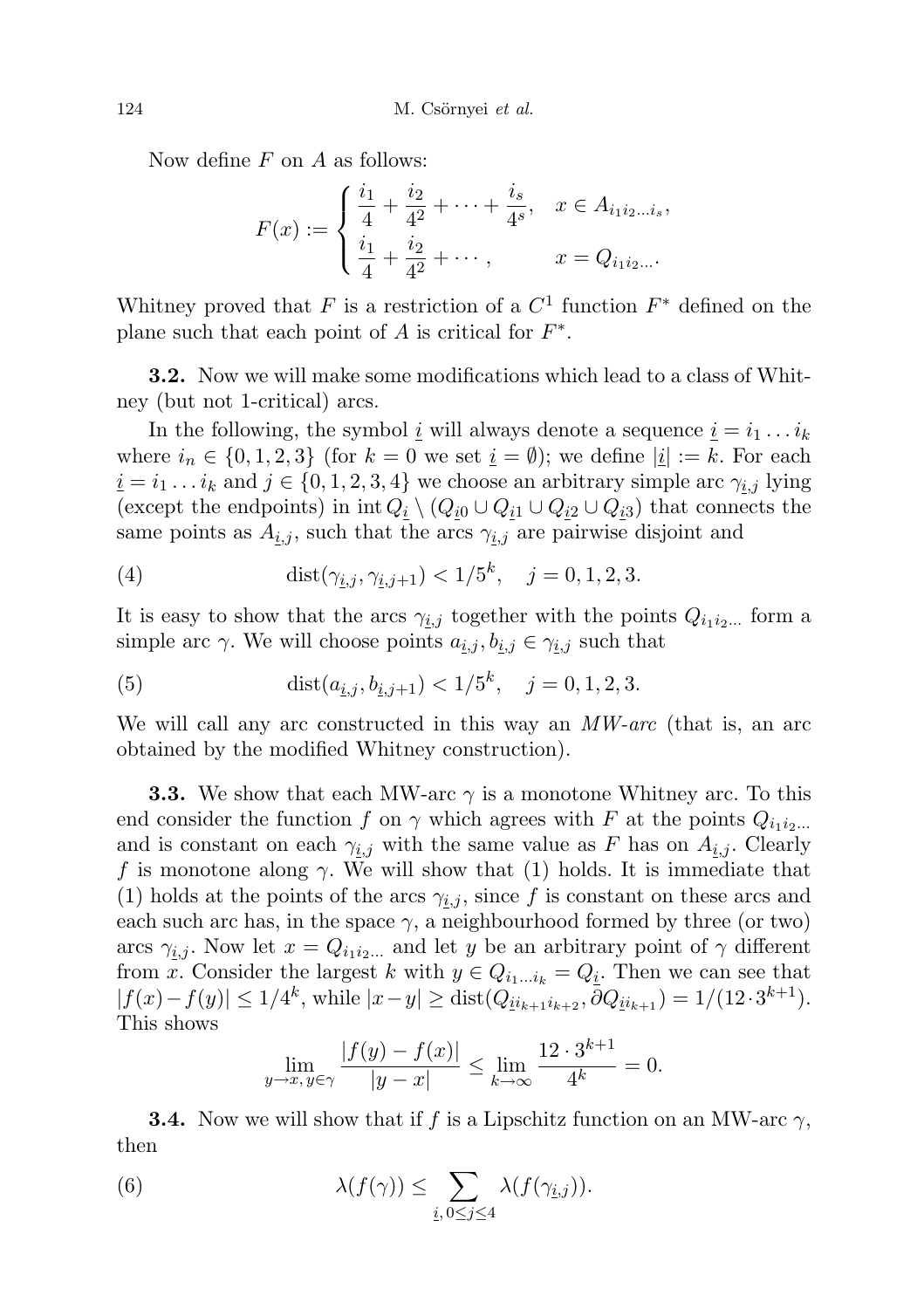Let f be Lipschitz with constant K. For each  $k \in \mathbb{N}$ , let

$$
I_k := \bigcup_{|{\underline{i}}| \leq k, 0 \leq j \leq 4} f(\gamma_{{\underline{i}},j}) \cup \bigcup_{|{\underline{i}}| = k, 0 \leq j \leq 3} [f(a_{{\underline{i}},j}), f(b_{{\underline{i}},j+1})].
$$

It is easy to see that  $I_k$  is a closed interval, since it is clearly connected and closed; let  $I_k = [u, v]$ . Now observe that  $f(\gamma) \subset [u - K\sqrt{2}/3^{k+1}, v +$  $K\sqrt{2}/3^{k+1}$ . This follows by the Lipschitz property of f, the definition of  $I_k$  and the obvious fact that  $dist(c, \bigcup_{|\underline{i}| \leq k, 0 \leq j \leq 4} \gamma_{\underline{i},j}) \leq \sqrt{2}/3^{k+1}$  for every  $c \in \gamma$ .

Clearly

$$
\lambda\Big(I_k\setminus\bigcup_{\substack{|i|\leq k,\,0\leq j\leq 4}}f(\gamma_{i,j})\Big)\leq\sum_{\substack{|i|=k,\,0\leq j\leq 3}}|f(b_{i,j+1})-f(a_{i,j})|\leq\frac{K4^{k+1}}{5^k}.
$$

Therefore

$$
\lambda(f(\gamma)) \le \sum_{i, 0 \le j \le 4} \lambda(f(\gamma_{i,j})) + \frac{K4^{k+1}}{5^k} + 2K\sqrt{2}/3^{k+1},
$$

which easily implies  $(6)$ .

Similarly to (6), we find that for each  $\underline{i}^* = i_1^* \dots i_s^*$ ,

(7) 
$$
\lambda(f(\gamma \cap Q_{\underline{i}^*})) \leq \sum_{i, 0 \leq j \leq 4} \lambda(f(\gamma_{i,j} \cap Q_{\underline{i}^*})).
$$

3.5. Now we can prove the following result:

THEOREM 3.1. There exists a Whitney arc  $\gamma \subset \mathbb{R}^2$  which is not 1critical. Moreover, there exists no non-constant Lipschitz function f on  $\gamma$ which satisfies  $(1)$ .

*Proof.* We choose  $\gamma$  as an arbitrary MW-arc for which all the arcs  $\gamma_{i,j}$ are polygons. Thus  $\gamma$  is a (monotone) Whitney arc.

Now suppose that f is a Lipschitz function on  $\gamma$  which satisfies (1) on  $\gamma$ . Then, since a polygon is not a Whitney arc,  $\lambda(f(\gamma_{i,j})) = 0$  for each arc  $\gamma_{i,j}$ and hence (6) implies that  $\lambda(f(\gamma)) = 0$  and thus f is constant on  $\gamma$ . Since each  $C^1$  function on  $\mathbb{R}^2$  is Lipschitz on  $\gamma$ , we have proved that the arc  $\gamma$  is not 1-critical.

**4. The main example.** We will need the following result (see  $[1, p. 49]$ ).

LEMMA 4.1. Suppose that  $A \subset \mathbb{R}^n$  has  $\sigma$ -finite one-dimensional Hausdorff measure and f is a real function on A such that

$$
\lim_{y \to x, y \in A} \frac{|f(y) - f(x)|}{|y - x|} = 0 \quad \text{for each } x \in A.
$$

Then  $\lambda(f(A))=0$ .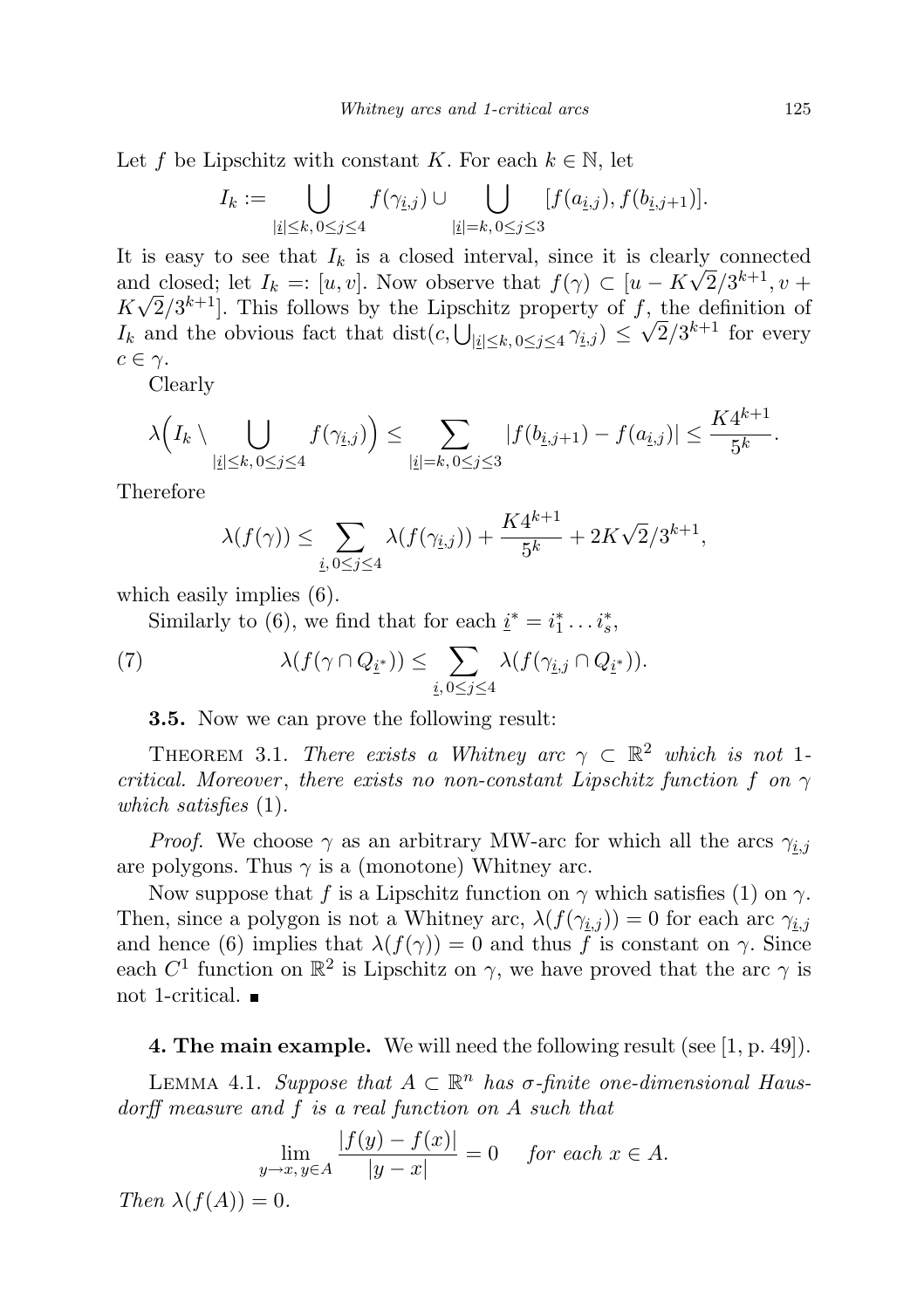Using the generalized Whitney construction from Section 3 we will now prove the following main result of the present article.

THEOREM 4.2. There exists a simple arc  $\gamma \subset \mathbb{R}^2$  such that:

- (i) Each subarc of  $\gamma$  is a monotone Whitney arc.
- (ii) There is no non-constant Lipschitz function f on any subarc  $\gamma^*$  of  $\gamma$  such that f satisfies (1) on  $\gamma^*$ .
- (iii) Each function satisfying (1) on  $\gamma$  is locally constant on a relatively open dense subset of  $\gamma$ . In particular,  $\gamma$  is not a strictly monotone arc.

Proof. First note that (iii) is an easy consequence of (ii). Indeed, suppose that (ii) holds, f satisfies (1) on  $\gamma$ , and  $\gamma^*$  is an arbitrary subarc of  $\gamma$ . For each  $n \in \mathbb{N}$ , let  $Z_n$  denote the set of all  $x \in \gamma^*$  such that  $|f(y)-f(x)| \leq |y-x|$ whenever  $y \in \gamma$  and  $|y - x| \leq 1/n$ . Since each  $Z_n$  is closed and  $\gamma^* = \bigcup Z_n$ , the Baire category theorem implies that there exists  $n \in \mathbb{N}$  and a subarc  $\gamma^{**}$ of  $\gamma^*$  with diam  $\gamma^{**} < 1/n$  and  $\gamma^{**} \subset Z_n$ . Then f is Lipschitz on  $\gamma^{**}$  and thus constant on  $\gamma^{**}$  by (ii), and (iii) follows.

Now we fix an arbitrary MW-arc  $\tilde{\gamma}$  for which all the arcs  $\tilde{\gamma}_{i,j}$  are polygons and we will construct  $\gamma$  by an iterative procedure, as follows.

STEP 1. Let  $\gamma^1 := \tilde{\gamma}$ . We choose a countable set  $\mathcal{Q}^1$  of disjoint closed<br>area such that each square in  $O^1$  is inside  $O_1$ .  $(O_{12}+O_{21}+O_{12})$  for squares such that each square in  $\mathcal{Q}^1$  is inside  $Q_i \setminus (Q_{i0} \cup Q_{i1} \cup Q_{i2} \cup Q_{i3})$  for some *i*, it meets precisely one arc  $\tilde{\gamma}_{i,j}$ , and its intersection with  $\tilde{\gamma}_{i,j}$  is a line segment that connects the centres of two adjacent edges of the square. We also require that  $\bigcup Q^1$  covers a dense subset of  $\bigcup_{i,j} \widetilde{\gamma}_{i,j}$ ,

(8) no point 
$$
a_{\underline{i},j}
$$
 or  $b_{\underline{i},j}$  (cf. (5)) is contained in  $\bigcup \mathcal{Q}^1$  and

(9) 
$$
r := \sum_{Q^* \in \mathcal{Q}^1} \text{edge length of } Q^* < 1.
$$

Step 1 concludes with the arc  $\gamma^1 = \tilde{\gamma}$  and the set of squares  $\mathcal{Q}^1$ . For any  $m \geq 1$ , the mth step will conclude with a simple arc  $\gamma^m$  and a set of disjoint squares  $\mathcal{Q}^m$  such that  $\gamma^m$  intersects each square  $Q^* \in \mathcal{Q}^m$  in a line segment that connects the centres of two adjacent edges of Q<sup>∗</sup> . Observe that, using (8), we easily deduce that

(10) any simple arc  $\eta \subset \bigcup Q^1 \cup \gamma^1$  such that  $\eta \setminus \bigcup Q^1 = \gamma^1 \setminus \bigcup Q^1$  is an MW-arc.

STEP m. Suppose that  $\gamma^{m-1}$  and  $\mathcal{Q}^{m-1}$  have been defined. We will repeat the same construction as in Step 1 inside each of the squares of  $\mathcal{Q}^{m-1}$ :

For each  $Q^* \in \mathcal{Q}^{m-1}$  choose a similarity  $\psi_{Q^*}$  of the plane that maps the unit square  $Q = [0, 1]^2$  onto  $Q^*$ , such that the segment between q and q' is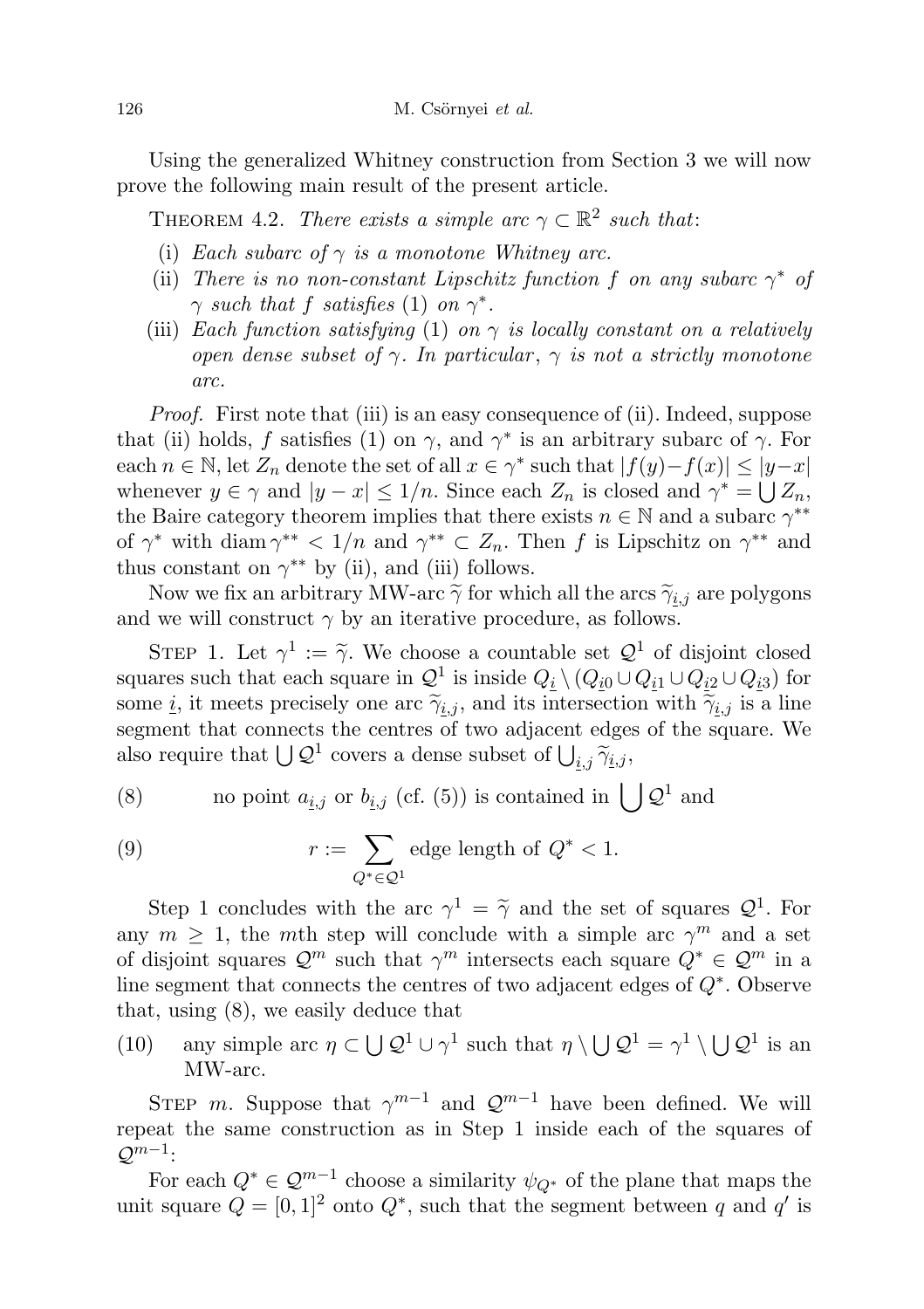mapped onto the segment  $Q^* \cap \gamma^{m-1}$ . Let

$$
\gamma^{m} = \left(\gamma^{m-1} \setminus \bigcup \mathcal{Q}^{m-1}\right) \cup \bigcup_{Q^* \in \mathcal{Q}^{m-1}} \psi_{Q^*}(\gamma^1),
$$
  

$$
\mathcal{Q}^m = \{\psi_{Q^*}(\widetilde{Q}) : Q^* \in \mathcal{Q}^{m-1}, \widetilde{Q} \in \mathcal{Q}^1\}.
$$

It is easy to see by induction on m that

(11) 
$$
r^m = \sum_{Q^* \in \mathcal{Q}^m} \text{edge length of } Q^*.
$$

Let  $\gamma := \bigcap_{m=1}^{\infty} (\gamma^m \cup \bigcup \mathcal{Q}^m)$ . It is geometrically obvious and not difficult to prove that  $\gamma$  is a simple arc. For a precise proof we have at least two possibilities. The more straightforward one is to define inductively "natural" parametrizations of  $\gamma^m$  and to check that the limit of these parametrizations is an injective parametrization of  $\gamma$ . The other possibility is to apply [7, Theorem 3, Section V, §47] which gives a sufficient condition for a set to be a simple arc, which is rather easy to verify for our set  $\gamma$ . (We choose  $C_n := \gamma^n \cup \bigcup \mathcal{Q}^n$ ; for the definition of  $A_n$  and  $B_n$  we use the natural order on  $\gamma^n$ .)

Using (10), we find that  $\gamma$  is an MW-arc. Also, for each  $Q^* \in \bigcup_{m=1}^{\infty} \mathcal{Q}^m$ , we infer by (10) that

(12) 
$$
\psi_{Q^*}^{-1}(\gamma \cap Q^*) \text{ is an MW-arc}
$$

and therefore  $\gamma \cap Q^*$  is a monotone Whitney arc. Therefore each subarc of  $\gamma$  is a monotone Whitney arc.

For each  $Q^* \in \bigcup_{m=1}^{\infty} Q^m$ , let  $\widetilde{\gamma}_{i,j,Q^*} := \psi_{Q^*}(\widetilde{\gamma}_{i,j})$  and  $\gamma_{i,j,Q^*}$  be the subarc of  $\gamma$  with the same endpoints as  $\widetilde{\gamma}_{i,j,Q^*}$ .

To prove (ii), first suppose that  $f: \gamma \to \mathbb{R}$  is a Lipschitz function defined on the whole arc  $\gamma$  that satisfies (1). Let K denote the Lipschitz constant of  $f$ .

Consider an arbitrary  $Q \in \mathcal{Q}^k$  and an arbitrary arc  $\gamma_{i,j,Q}$ . Since

$$
\gamma_{\underline{i},j,Q}=(\gamma_{\underline{i},j,Q}\cap\widetilde{\gamma}_{\underline{i},j,Q})\cup\bigcup_{Q^*\in \mathcal{Q}^{k+1},\,Q^*\cap\gamma_{\underline{i},j,Q}\neq\emptyset}(Q^*\cap\gamma)
$$

and  $\gamma_{i,j,Q} \cap \tilde{\gamma}_{i,j,Q}$  is rectifiable, Lemma 4.1 implies  $\lambda(f(\gamma_{i,j,Q} \cap \tilde{\gamma}_{i,j,Q})) = 0$ and therefore

(13) 
$$
\lambda(f(\gamma_{\underline{i},j,Q})) \leq \sum_{Q^* \in \mathcal{Q}^{k+1}, Q^* \cap \gamma_{\underline{i},j,Q} \neq \emptyset} \lambda(f(Q^* \cap \gamma)).
$$

By  $(12)$  and  $(6)$  we obtain

$$
\lambda(f(Q \cap \gamma)) \leq \sum_{i,j} \lambda(f(\gamma_{i,j,Q})).
$$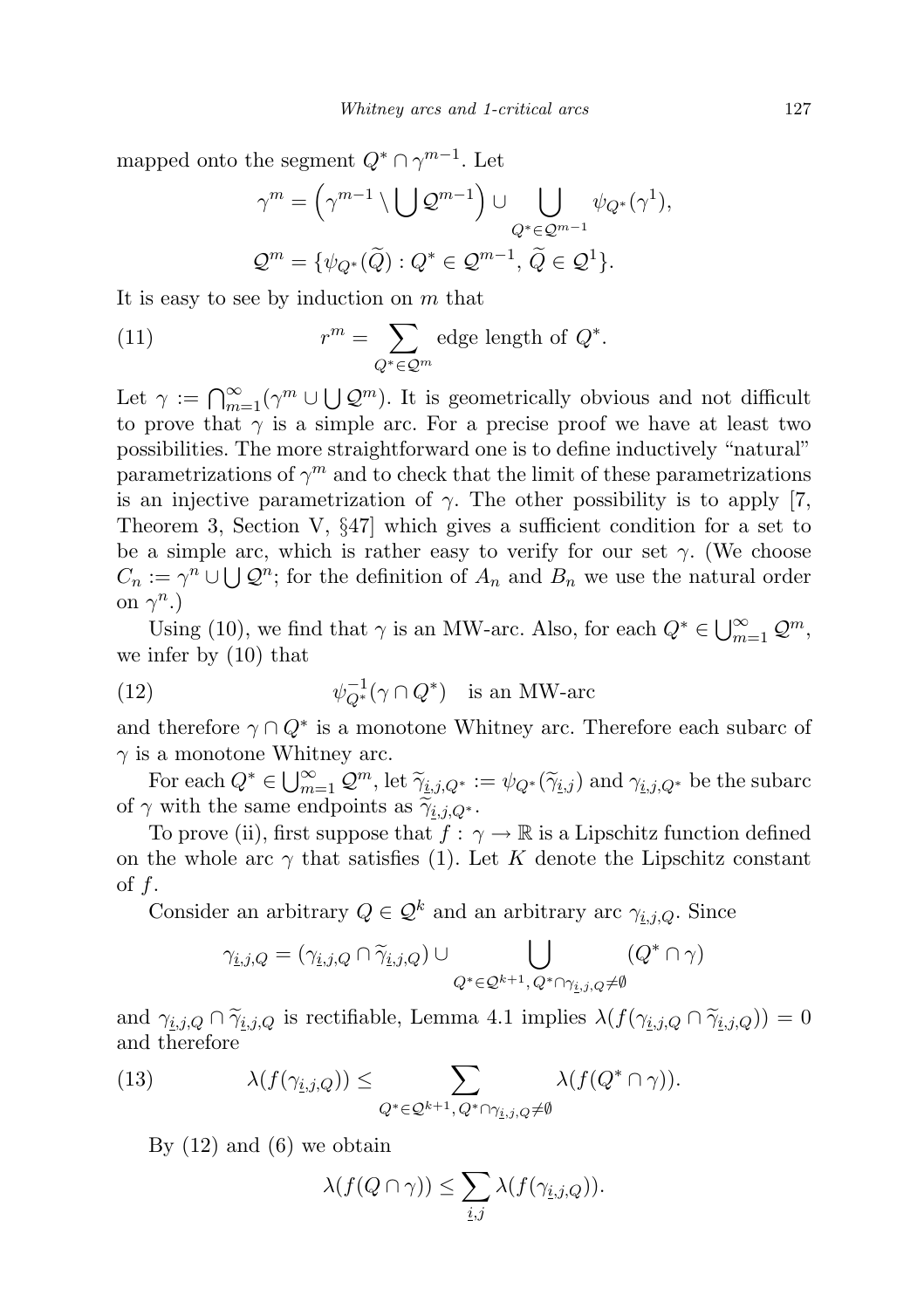Using also (13) we obtain

$$
\lambda(f(Q \cap \gamma)) \leq \sum_{Q^* \subset Q, Q^* \in \mathcal{Q}^{k+1}} \lambda(f(Q^* \cap \gamma)).
$$

Using this inequality and (11), we conclude by induction that, for any  $m \in \mathbb{N}$ ,

$$
\lambda(f(\gamma)) \le \sum_{Q^* \in \mathcal{Q}^m} \lambda(f(Q^* \cap \gamma)) \le K \sum_{Q^* \in \mathcal{Q}^m} \text{diam}\, Q^* \le K\sqrt{2}\, r^m
$$

and therefore  $\lambda(f(\gamma))=0$ .

Now let  $f: \gamma^* \to \mathbb{R}$  be a Lipschitz function defined on a subarc  $\gamma^*$ of  $\gamma$  that satisfies (1) on  $\gamma^*$ . If  $\gamma^*$  is of the form  $\gamma^* = \gamma \cap T$ , where T is a square of the form  $T = \psi_{Q^*}(Q_i)$  (where i is a finite sequence (possibly empty),  $Q^* \in \bigcup_{m=0}^{\infty} \mathcal{Q}^m$ ,  $\mathcal{Q}^0 := \{Q_{\emptyset} = [0,1]^2\}$  and  $\psi_{Q_{\emptyset}}$  is the identity), then we deduce that  $f$  is constant using  $(7)$  and the same argument as above for  $\gamma^* = \gamma$ . A general  $\gamma^*$  can be written as a union of countably many subarcs of the above form and a  $\sigma$ -rectifiable set. Indeed, consider any point  $x \in \gamma^*$  which is not an endpoint of  $\gamma^*$ . If  $x \in \bigcup \mathcal{Q}^m$  for every m then  $\{x\} = \bigcap_{m=1}^{\infty} Q^m$  for some  $Q^m \in \mathcal{Q}^m$ , and if m is large enough then  $x \in Q^m \cap \gamma = \bar{\psi}_{Q^m}(Q_{\emptyset}) \cap \gamma \subset \gamma^*$ . If x is not of this form, then there is a largest m so that  $x \in Q^*$  for some  $Q^* \in \bigcup Q^m$ . Then  $x \in \psi_{Q^*}(\tilde{\gamma})$ ,<br>therefore either  $x = \psi_{Q^*}(Q, \ldots)$  for an infinite sequence i.i. (in which therefore either  $x = \psi_{Q^*}(Q_{i_1 i_2 ...})$  for an infinite sequence  $i_1 i_2 ...$  (in which case  $x \in \psi_{Q^*}(Q_{i_1 i_2 \dots i_s}) \cap \gamma \subset \gamma^*$  if s is sufficiently large), or  $x \in \psi_{Q^*}(\widetilde{\gamma}_{i,j})$ <br>for some i i (and  $\psi_{Q^*}(\widetilde{\gamma}_{i,j})$ ) is a polygon therefore it is rectifiable) for some  $\underline{i}, \underline{j}$  (and  $\psi_{Q^*}(\widetilde{\gamma}_{i,j})$  is a polygon, therefore it is rectifiable).

Thus, using also Lemma 4.1, we obtain  $\lambda(f(\gamma^*))=0$  and so f is constant on  $\gamma^*$ .

### **5. Notes on k-critical arcs.** The following definition is used in [9].

DEFINITION 5.1. We say that a simple arc  $\gamma \subset \mathbb{R}^n$  is k-critical if there exists a  $C^k$  function on  $\mathbb{R}^n$  which is not constant on  $\gamma$  and  $f'(x) = 0$  for each  $x \in \gamma$ .

The following related notion was implicitly used in [10].

DEFINITION 5.2. We say that a simple arc  $\gamma \subset \mathbb{R}^n$  is  $k^*$ -critical if there exists a  $C^k$  function on  $\mathbb{R}^n$  which is not constant on  $\gamma$  and  $f^{(j)}(x) = 0$  for each  $x \in \gamma$  and  $1 \leq j \leq k$ .

Note that the Morse–Sard theorem implies that there is no k-critical arc in  $\mathbb{R}^n$  for  $k \geq n$ . On the other hand, Whitney [10, p. 517] has showed how the (above) planar construction can be generalized to obtain an  $(n-1)$ <sup>\*</sup>-critical arc in  $\mathbb{R}^n$ .

The following notion is implicitly used in [1].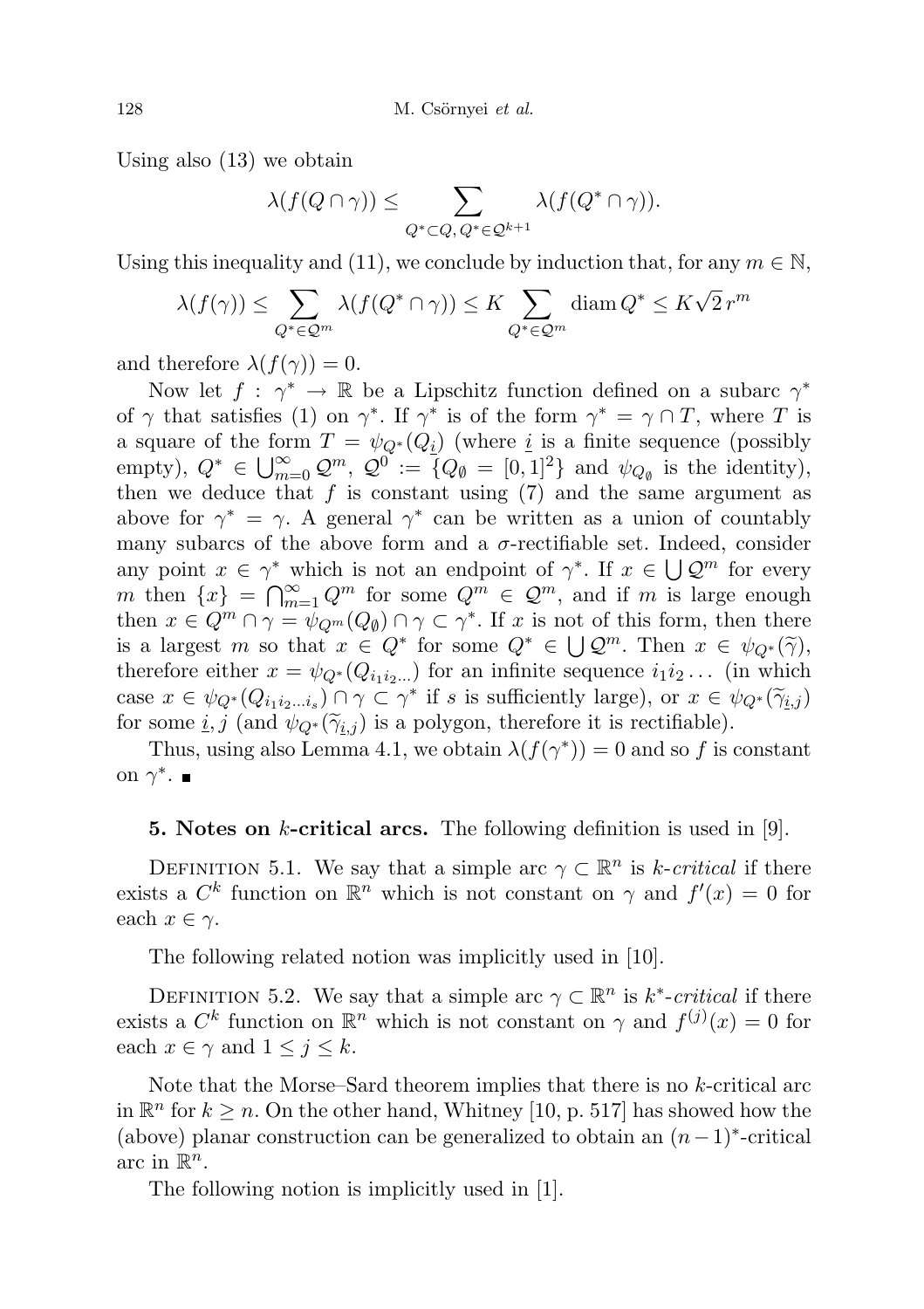DEFINITION 5.3. We say that a simple arc  $\gamma \subset \mathbb{R}^n$  is  $k_*$ -critical if there exists a non-constant real function f on  $\gamma$  such that

(14) 
$$
\lim_{y \to x, y \in \gamma} \frac{|f(y) - f(x)|}{|y - x|^k} = 0 \quad \text{for each } x \in \gamma.
$$

Note that Choquet [1] observed that no  $k_*$ -critical arc has  $\sigma$ -finite kdimensional Hausdorff measure (cf. [5], where also some sufficient and some necessary conditions are presented).

Proceeding as in the proof of Theorem 2.2, we easily obtain a generalization.

THEOREM 5.4. Let  $\gamma \subset \mathbb{R}^n$  be a k<sub>\*</sub>-critical arc which is a quasiarc. Then there exists a  $C^k$  function f on  $\mathbb{R}^n$  such that f is a non-constant monotone function along  $\gamma$ , and  $f'(x) = \cdots = f^{(k)}(x) = 0$  for every  $x \in \gamma$ . In particular,  $\gamma$  is  $k^*$ -critical and thus also k-critical.

Modifying the above mentioned Whitney construction of an  $(n-1)^*$ critical arc in  $\mathbb{R}^n$  in the same way as in the proof of Theorem 3.1, we obtain the following result.

THEOREM 5.5. There exists an  $(n-1)_{*}$ -critical arc  $\gamma$  in  $\mathbb{R}^{n}$  which is not 1-critical. Moreover, there exists no non-constant Lipschitz function f on  $\gamma$ which satisfies  $(1)$ .

We do not know whether each  $k$ -critical arc is  $k^*$ -critical.

### References

- $[1]$  G. Choquet, L'isométrie des ensembles dans ses rapports avec la théorie du contact et la théorie de la mesure, Mathematica (Timișoara) 20 (1944), 29–64.
- [2] L. Evans and R. Gariepy, Measure Theory and Fine Properties of Functions, Stud. Adv. Math., CRC Press, Boca Raton, 1992.
- [3] H. Federer, Geometric Measure Theory, Grundlehren Math. Wiss. 153, Springer, New York, 1969.
- [4] M. Csörnyei, On Whitney pairs, Fund. Math. 160 (1999), 63–79.
- [5] J. Kališ, On Whitney sets and their generalization, Real Anal. Exchange  $30(2004-$ 2005), 385–392.
- [6] J. Kolář, private communication.
- [7] K. Kuratowski, Topology II, Academic Press, New York, 1968.
- [8] M. Laczkovich and G. Petruska, Whitney sets and sets of constancy. On a problem of Whitney, Real Anal. Exchange 10 (1984–85), 313–323.
- [9] A. Norton, Functions not constant on fractal quasi-arcs of critical points, Proc. Amer. Math. Soc. 106 (1989), 397–405.
- [10] H. Whitney, A function not constant on a connected set of critical points, Duke Math. J. 1 (1935), 514–517.